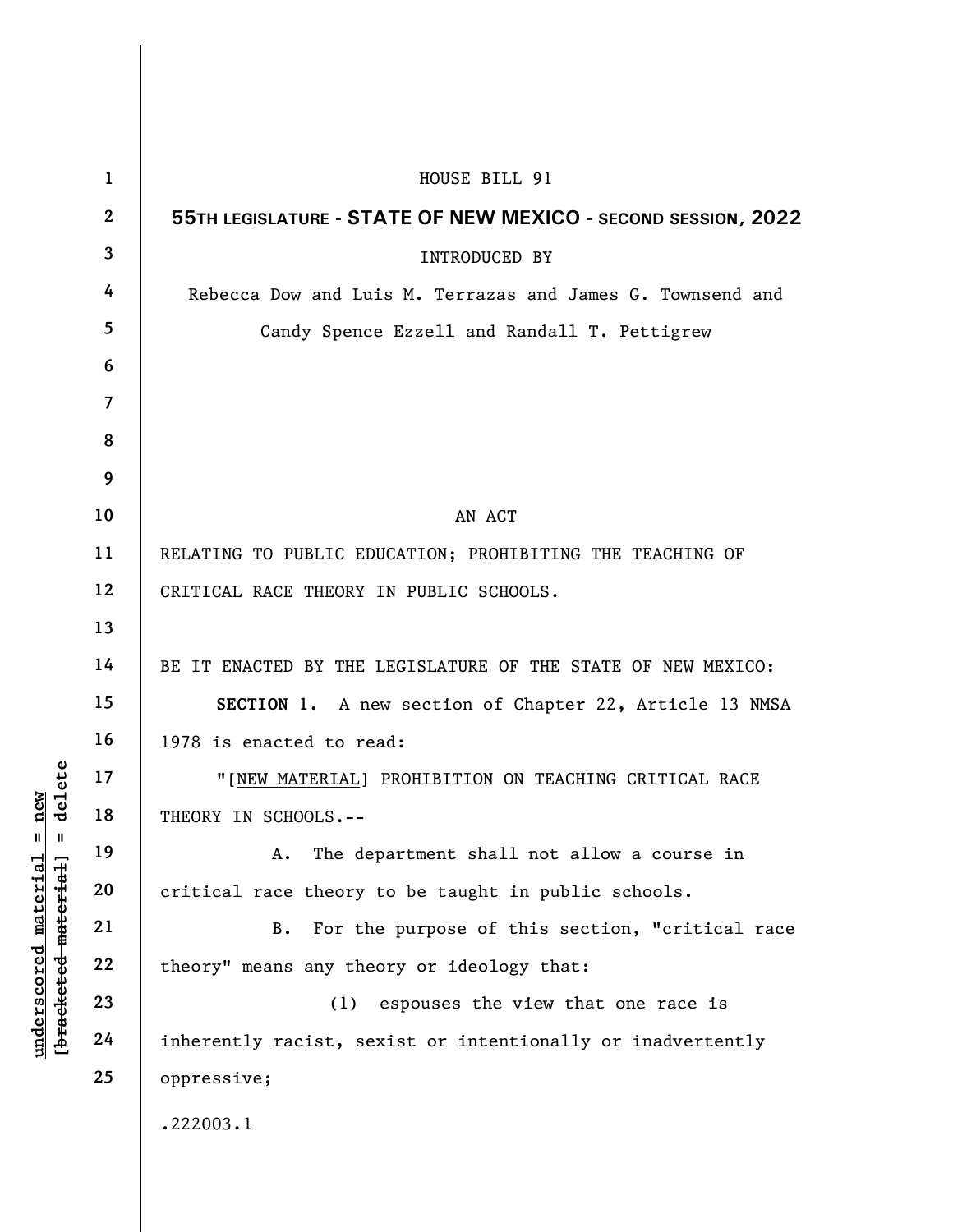understand material material exist:<br>
Wallen material physical or any other<br>
of the race or gender<br>
of the race or gender<br>
of the race or gender<br>
(8)<br>
devotion to duty and<br>
22<br>
sexist;<br>
23<br>
24<br>
influences from, or p 1 2 3 4 5 6 7 8 9 10 11 12 13 14 15 16 17 18 19 20 21 22 23 24 25 (2) espouses the view that one race is inherently responsible for the intentional or inadvertent oppression of another race; (3) espouses the view that one race or gender is superior to another race or gender; (4) espouses the view that a person should be discriminated against because of the race or gender attributed to that person or be treated differently based on that classification; (5) espouses the view that a person's moral character is determined by the race or gender attributed to that person; (6) espouses the view that the race or gender attributed to a person makes that person responsible for past transgressions of that race or gender; (7) creates a feeling or feelings of discomfort, guilt, anguish or any other form of psychological, physical or any other kind of distress in a person on account of the race or gender attributed to that person; (8) espouses the view that work ethic or devotion to duty and obligations is inherently racist or sexist; (9) derives or otherwise traces its origins or influences from, or pertinently overlaps with, the critical theory social philosophy; and .222003.1  $- 2 -$